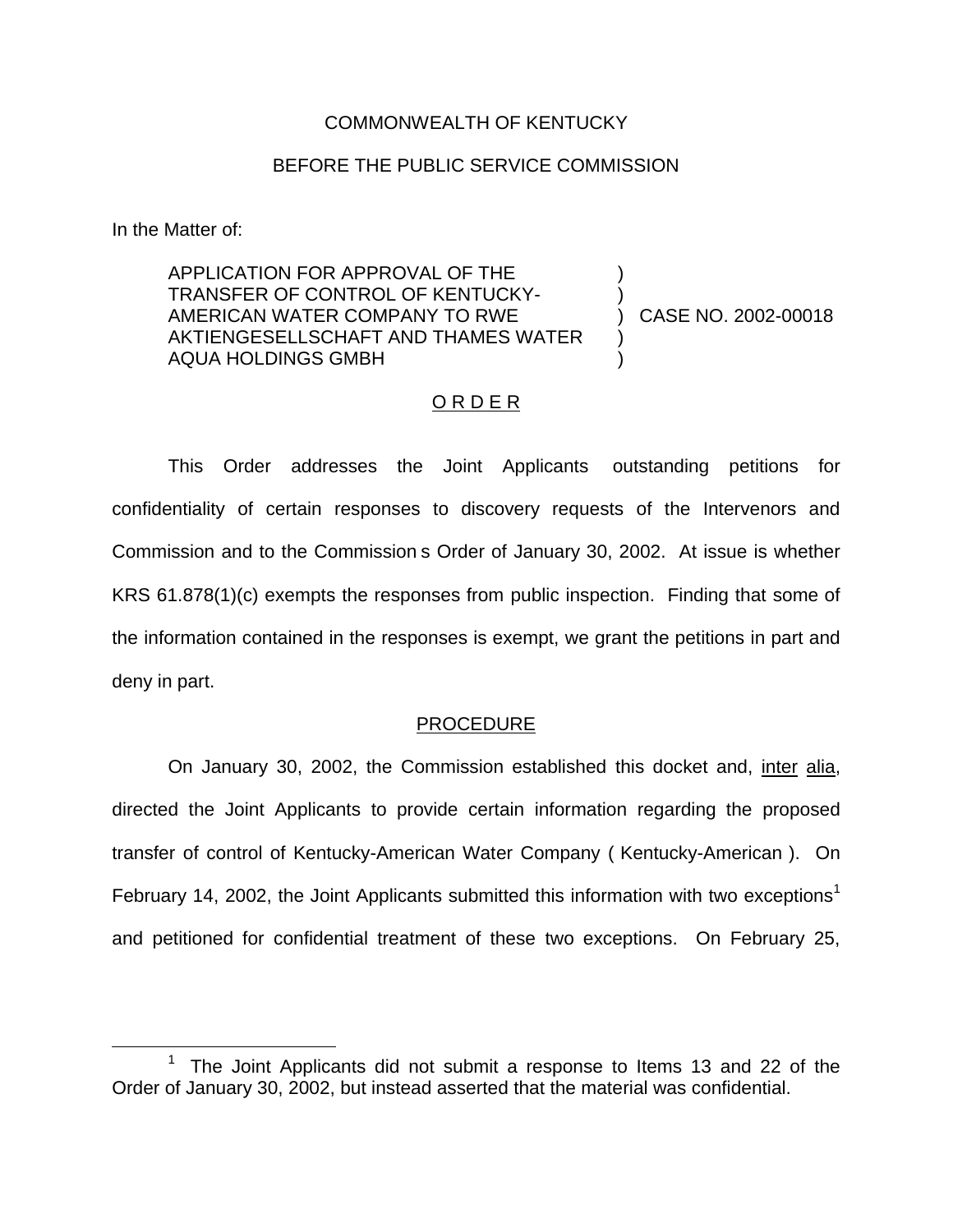2002, the Commission s Executive Director, the official custodian of the Commission s records, $2$  determined that materials in question were entitled to confidential protection.<sup>3</sup>

Following the establishment of a procedural schedule in this matter, the Attorney General ( AG ), Lexington-Fayette Urban County Government ( LFUCG ) and Commission Staff served interrogatories and requests for production of documents upon the Joint Applicants. In response to certain of these discovery requests, the Joint Applicants asserted the materials in question were confidential and refused to produce them. The AG and LFUCG moved to compel the production of these documents. $4$ They further moved the Commission to make a formal ruling on the Joint Applicants Petition for Confidentiality.

In response to the Intervenors motions to compel, the Joint Applicants formally moved for confidential treatment of their responses to the discovery requests in question and provided under seal a copy of the materials in dispute. They did not provide a redacted version of these materials to the Intervenors. The Intervenors filed responses in opposition to the petition.

<sup>&</sup>lt;sup>2</sup> See KRS 278.100.

<sup>3</sup> Letter of Thomas M. Dorman, Executive Director of Public Service Commission to Lindsey W. Ingram, Jr., counsel for Kentucky-American Water Company (Feb. 25, 2002). The materials afforded confidential treatment have never been filed with the Commission as a response to our Order of January 30, 2002. The Joint Applicants subsequently filed these materials with the Commission under seal as responses to the AG s Initial Request for Information, Items 87 and 88.

<sup>&</sup>lt;sup>4</sup> After the Joint Applicants response to supplemental discovery requests, LFUCG supplemented its motion to compel to include certain requests contained in its Supplemental Interrogatories and Requests for Production of Documents. At the hearing on April 10, 2002, LFUCG withdrew its motion as it pertained to these supplemental requests.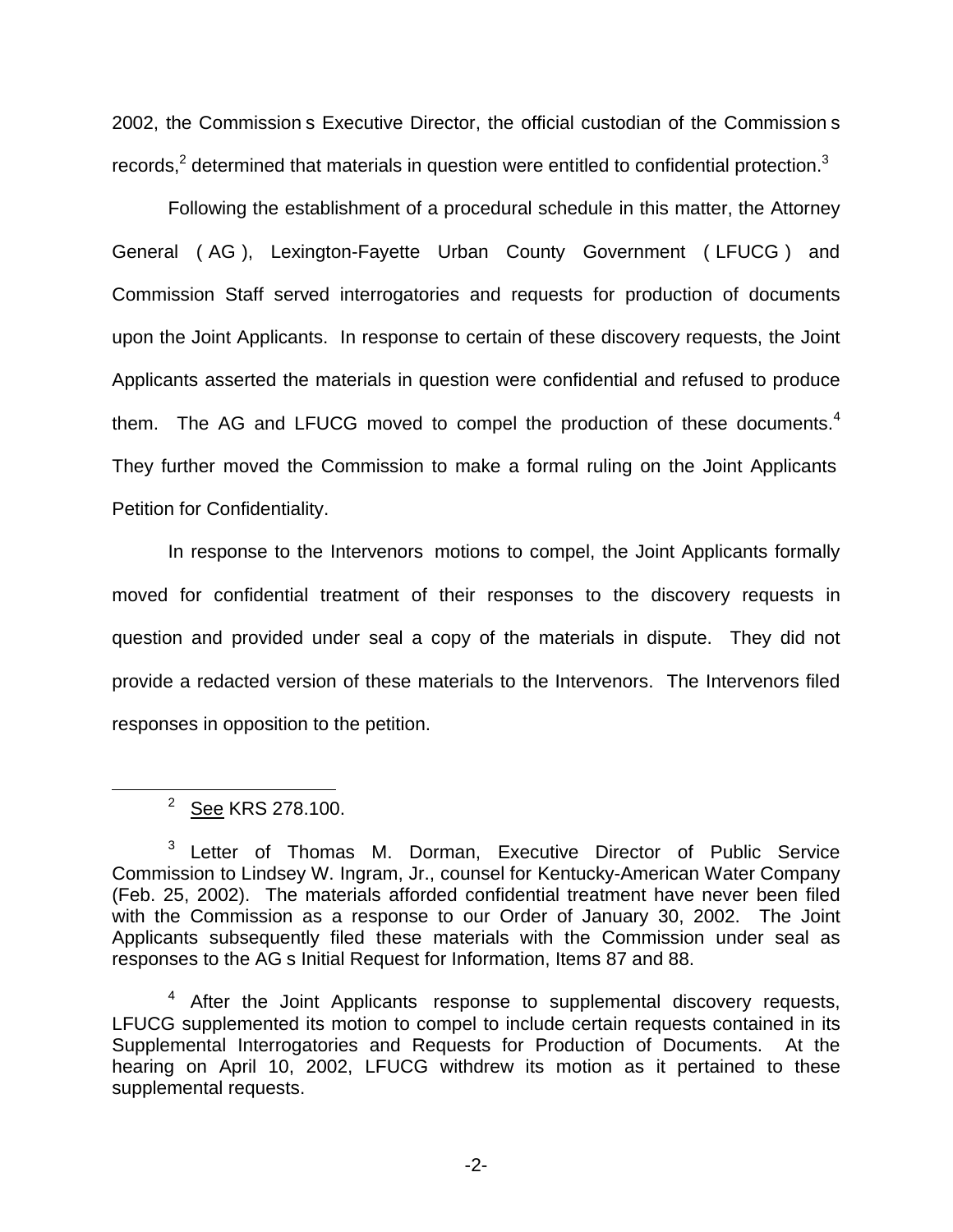At a hearing in this matter on April 2, 2002, the Commission granted the Intervenors motions to compel and required the Joint Applicants to produce redacted versions of the disputed materials to the Intervenors. We continued the hearing until April 10, 2002 to permit the Intervenors an opportunity to review the redacted copies of the disputed materials.

On April 10, 2002, the Commission resumed its hearing on Joint Applicants Petition for Confidential Treatment and the Intervenors Motions for Formal Ruling. During the course of this hearing, the parties agreed that, pending a ruling on the motions, the Joint Applicants would provide the Intervenors with disputed materials under conditions similar to those set forth in Appendix B of this Order and without any party waiving its right to seek judicial review of the Commission s decision. They further agreed to withdraw their requests for any further evidentiary hearings on the disputed materials and requested that we base our decision upon the existing record and our inspection of the disputed materials.

#### **DISCUSSION**

### Standard of Review

KRS 61.872(1) provides that [a]ll public records shall be open for inspection by any person, except as otherwise provided by KRS 61.870 to 61.884. KRS 61.878(1) establishes several classes of public records that are excluded from public inspection. Among those classes are documents generally recognized as confidential or proprietary whose disclosure would permit an unfair commercial advantage to competitors of the entity that disclosed the records. KRS 61.878(1)(c)1.

-3-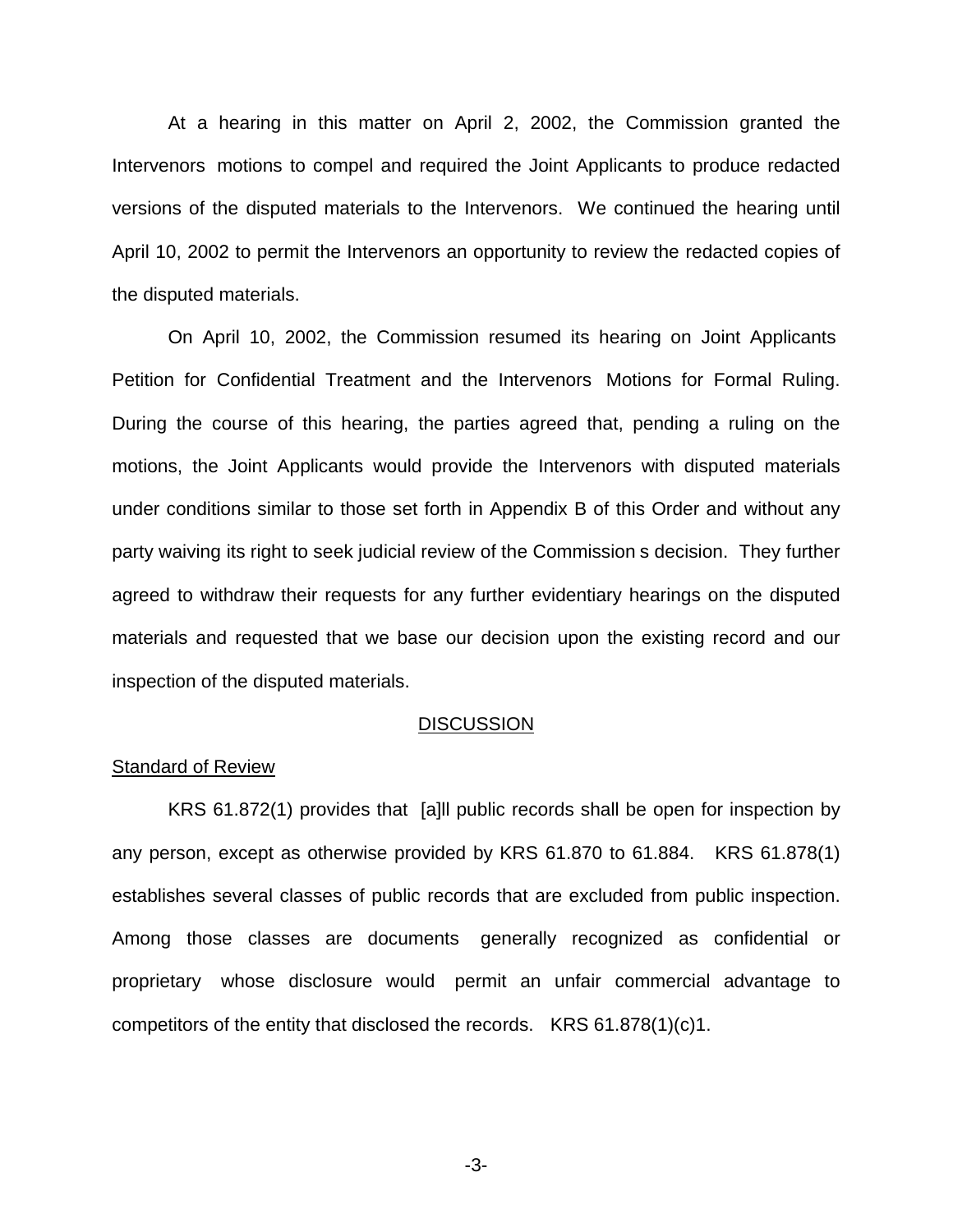Joint Applicants argue that KRS 61.979(1)(c)(1) exempts all material in dispute. They bear the burden of demonstrating that unfair commercial advantage will result to their competitors from disclosure of the materials. To meet this burden, they must demonstrate that disclosure will give their competitors substantially more than a trivial unfair advantage. Southeastern United Medigroup, Inc. v. Hughes, Ky., 952 S.W.2d 195, 199 (1997). The damage must be more than merely speculative.

#### Material in Dispute

Commission Staff  $1-9.5$  Commission Staff requested that Joint Applicants provide an analysis of the potential growth that RWE Aktiengesellschaft ( RWE ) expects to obtain in external growth in the regulated water business, growth through the expansion of rate base, unregulated O&M business, and new products and services. Seeking confidential protection for their response, the Joint Applicants assert the materials reveal RWE s plans relating to potential acquisitions that could easily have the effect of increasing the price of the acquisitions and thus harm RWE.

We find no evidence to support the Joint Applicants contention and deny the requested relief. The material does not indicate any potential acquisition target or indicate any new service or product. Given the testimony of the Joint Applicants witnesses that each acquisition is unique and must be judge on its own basis, we find the potential for release of the disputed material to cause any competitive harm to be speculative.

<sup>5</sup> When referring to a discovery request, the Commission will refer first to the set and then to the individual request. For example, Item 9 of the Commission Staff s First Set of Interrogatories and Requests for Production of Documents is referred to as Commission Staff 1-9.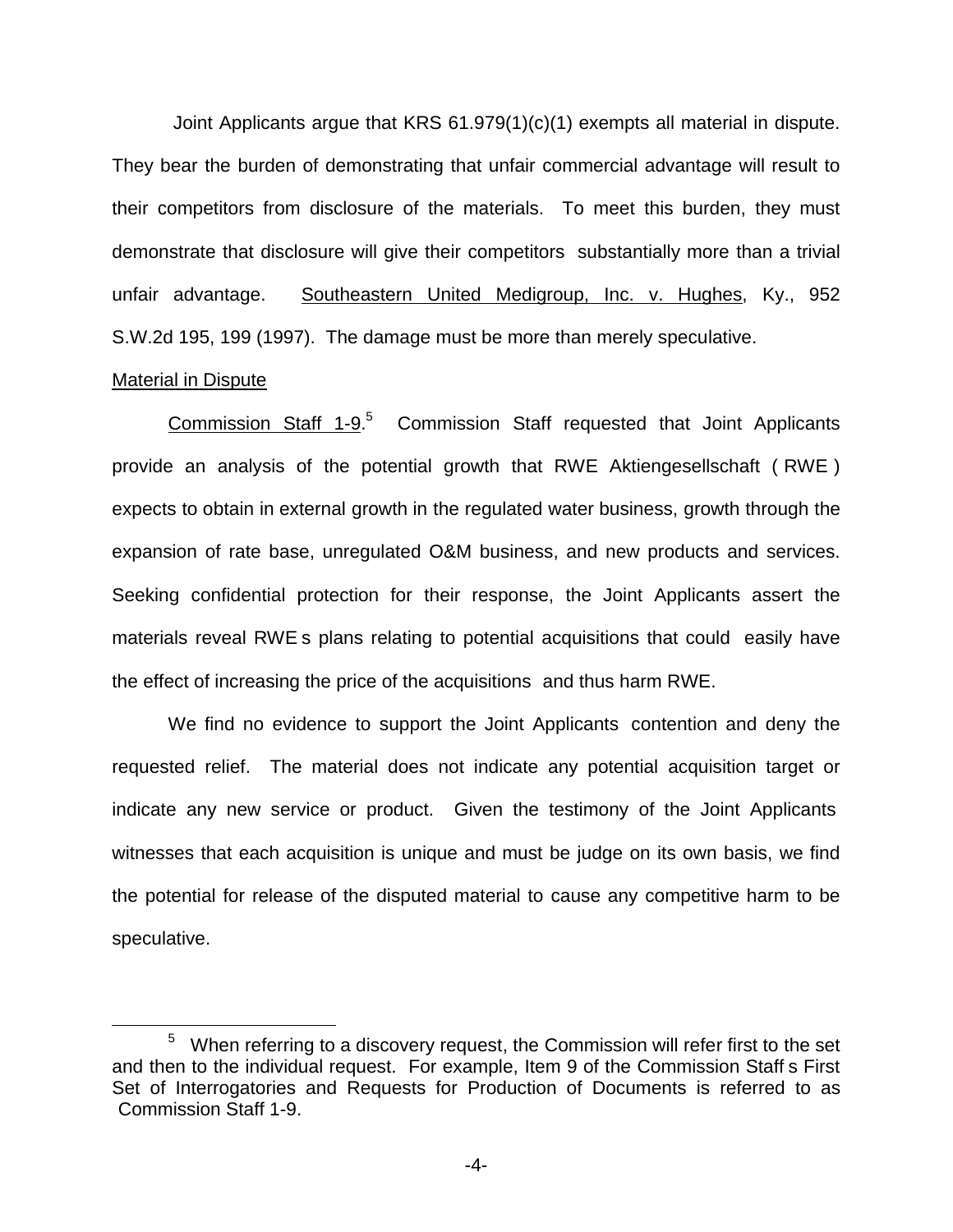AG 1-24. The AG requested that the Joint Applicants provide all presentations that Kentucky-American presented to water suppliers since January 1, 1996 regarding the outsourcing of management, transfer of assets, merger, or any other form of consolidation or change in control. Joint Applicants argue that the proposals could be used by Kentucky-American s competitors to undermine or weaken Kentucky-American s ability to acquire additional water facilities or obtain outsourcing arrangements. Potential sellers or contract partners, moreover, the Joint Applicants assert, could use the information to obtain more favorable transactions at Kentucky-American s expense.

We find no evidence to suggest that public disclosure will create an unfair competitive advantage and deny the requested relief. None of the presentations involve transactions that are still in negotiation. Two of the presentations involve water utilities that Kentucky-American has already executed agreements to purchase and has or is currently seeking Commission approval for the purchase. In many instances, the material that the Joint Applicants seek to keep from public disclosure has already been disclosed to the public in prior Commission proceedings. Moreover, as virtually all of the presentations involve water suppliers that are public agencies subject to the Open Records Act and were made without obtaining any confidentiality agreement from the water supplier, much of the material is already available to the public.

AG 1-69. The AG requested all transition studies related to the proposed transaction. The Joint Applicants have sought confidential treatment of portions of a transition implementation plan that Thames Water Aqua Holdings GmbH ( Thames ) and American Water Works Company ( American ) prepared. They argue that the

-5-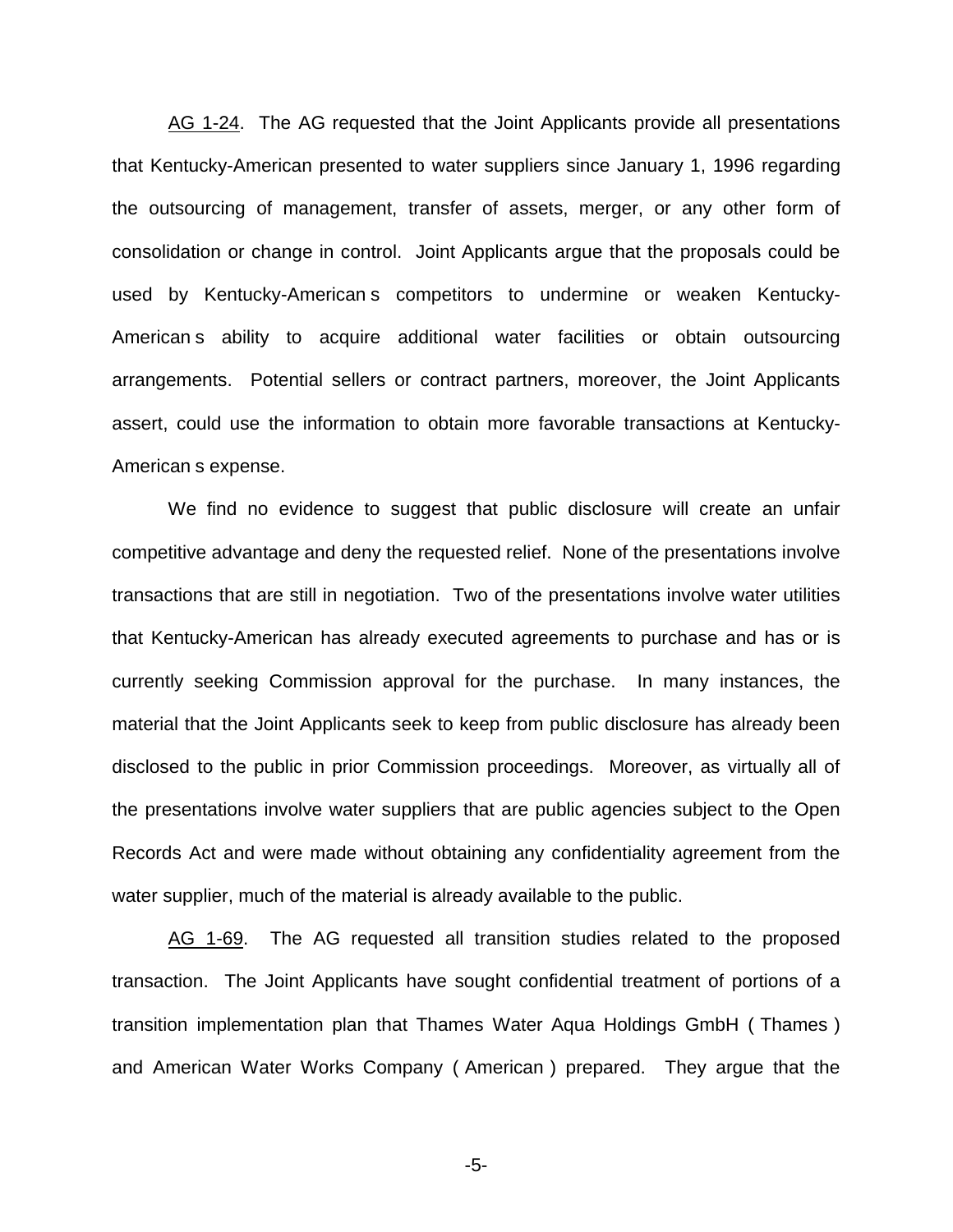document contains information regarding procurement, asset management, and human resources information that Joint Petitioners competitors and suppliers could use to extract higher prices or lure away key employees.

Our review indicates that the material in question is general in nature and does not appear to reveal any information that could be used by suppliers or competitors to the Joint Applicants disadvantage. With the exception of a reference to a potential supplier, we find that the material should not be afforded confidential protection.

AG 1-87. The AG requested all studies, analyses, memoranda, opinion letters, and other documents presented to American s Board of Directors at its special meeting on September 16, 2001 to consider approval of the merger agreement. Moving for confidential treatment for portions of these studies, the Joint Applicants argue that the documents are proprietary to the financial advisor and that disclosure of the material would result in a competitive disadvantage to the Joint Applicants if disclosed.

As to Joint Applicants contention that the documents are proprietary to the financial advisor, the Commission finds that only the financial advisor has standing to assert such argument. The financial advisors in question have not taken any action before this Commission to assert such argument in their behalf. We therefore deny Joint Applicants motion on that ground.

Our review of the documents indicates that some of the material contains financial analysis that is not available to the public and that would cause competitive harm to the Joint Applicants if disclosed to the public. This information includes material on potential competitors and projected earnings. We therefore grant confidential

-6-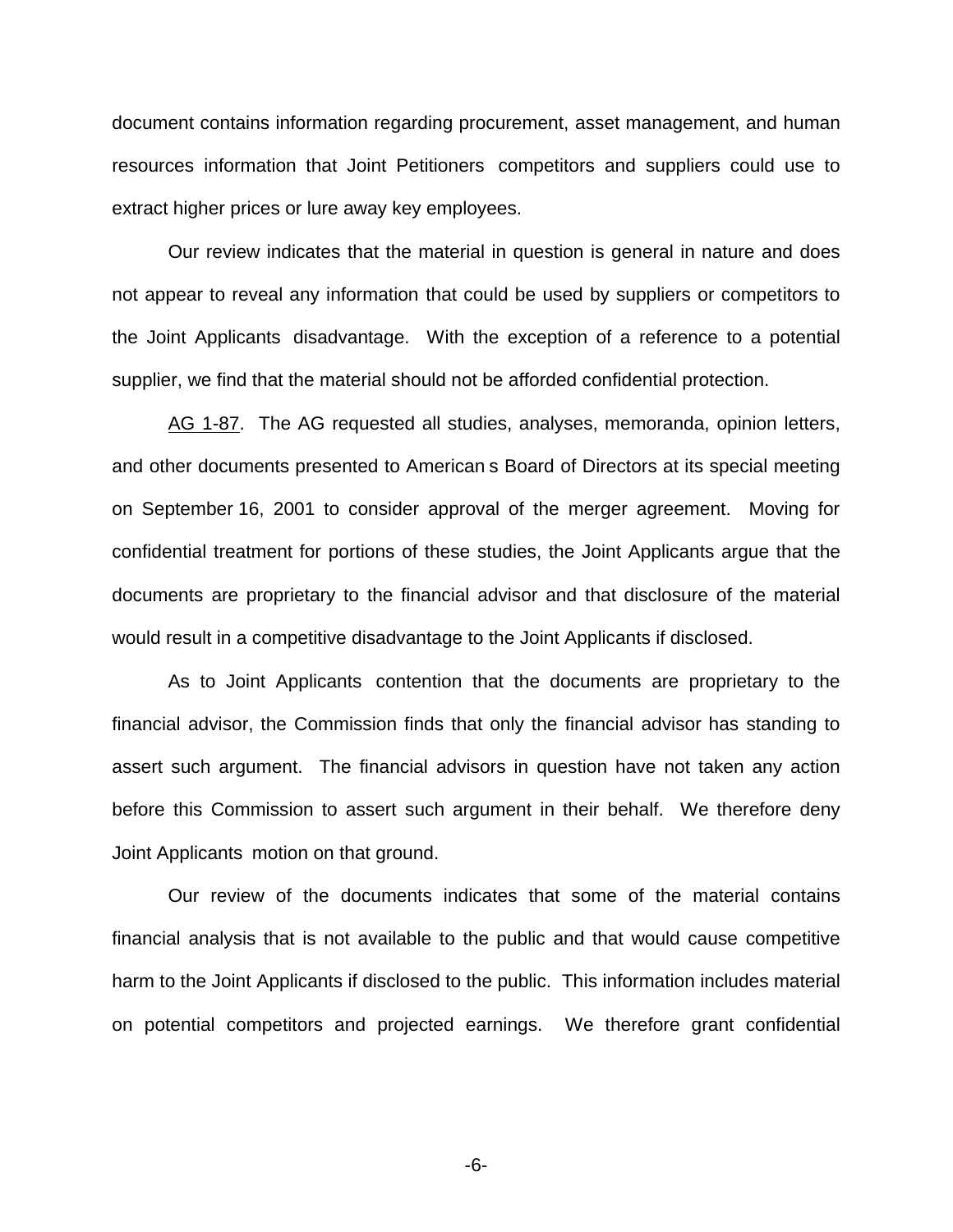protection to the material listed at Appendix A of this Order. We deny confidential protection to all remaining portions in dispute.

AG 1-88 and 1-106.<sup>6</sup> The AG requested all studies, analyses, memoranda, opinion letters, and other documents presented to the boards of directors (or the equivalent) of RWE and Thames regarding approval of the merger agreement. In a separate request, he further sought all reports prepared by the financial advisors for American, Thames, and RWE in connection with the proposed merger. Moving for confidential treatment for portions of these studies, the Joint Applicants argue that the documents are proprietary to the financial advisor and that disclosure of the material would result in a competitive disadvantage to the Joint Applicants if disclosed.

As to Joint Applicants contention that the documents are proprietary to the financial advisor, the Commission finds that only the financial advisor has standing to assert such argument. The financial advisors in question have not taken any action before this Commission to assert such argument in their behalf. We therefore deny Joint Applicants motion on that ground.

Our review of the documents indicates that some of the material contains financial analysis that is not available to the public and that would cause competitive harm to the Joint Applicants if disclosed to the public. This information includes material on potential competitors, potential acquisition targets, methodologies for pricing such targets and projected earnings. Disclosure of this information would place Thames and RWE at a significant competitive disadvantage when acquiring other water suppliers or

 $6$  These requests are addressed concurrently because Joint Applicants have submitted their response to these requests as one response.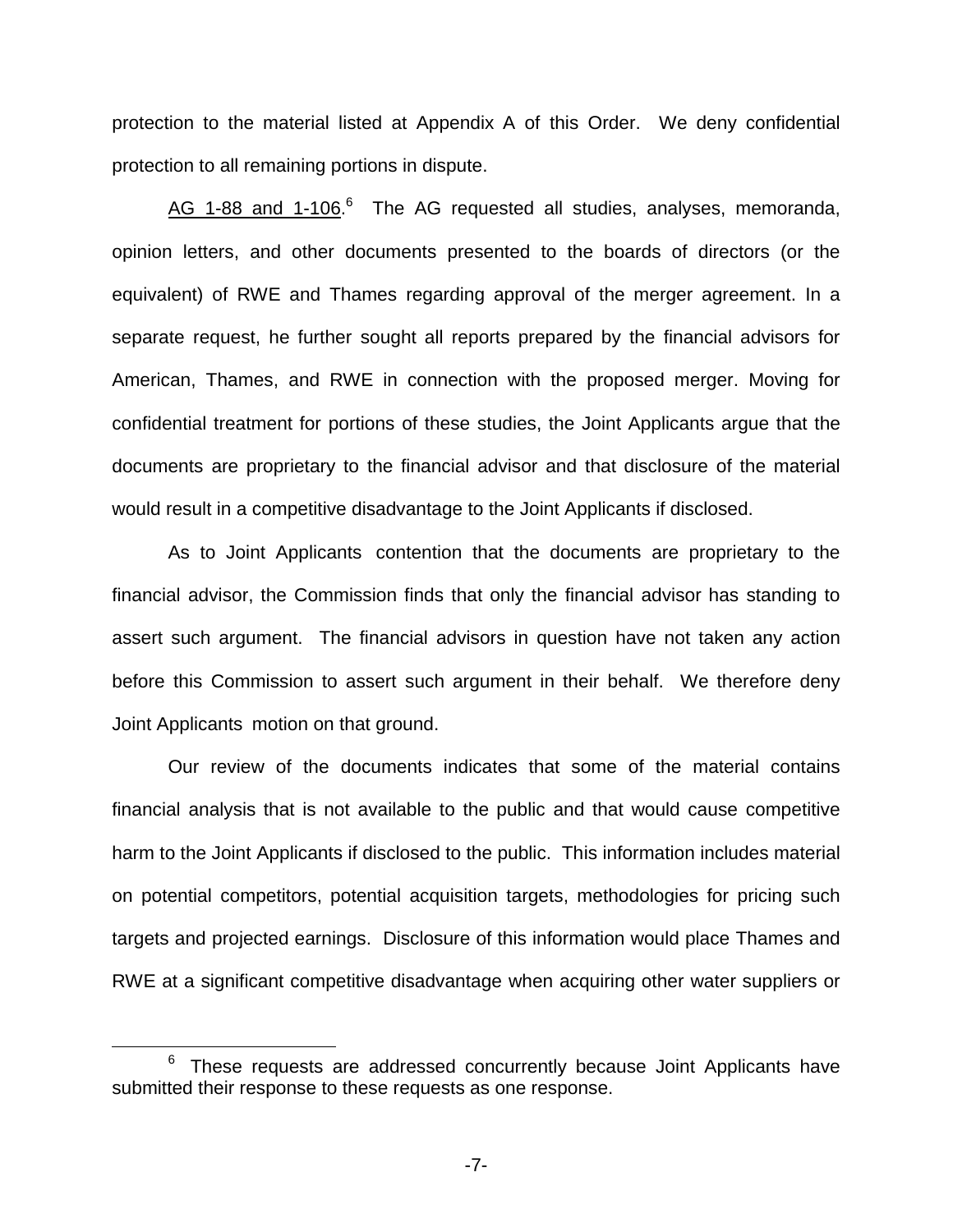seeking operation and maintenance contracts. We therefore grant the confidential protection to the material listed at Appendix A of this Order. We deny confidential protection to all remaining portions in dispute.

AG 1-99. The AG requested the minutes of American s Board of Directors meetings regarding the proposed merger. Requesting confidentiality for certain portions of these minutes, the Joint Applicants argue that these portions contain sensitive information regarding American s negotiation strategy and American s decision-making process. While our review of the material indicates the disputed portions involve sensitive information regarding the negotiation, we fail to find that any competitive harm will result to the Joint Applicants or American as a result of the disclosure and therefore deny the requested relief.

AG 1-100. The AG requested the minutes of Thames and RWE s Board of Directors meetings regarding the proposed merger. Requesting confidentiality for certain portions of these minutes, the Joint Applicants argue that these portions contain sensitive information regarding Thames and RWE s negotiation strategy and decisionmaking process. Our review indicates that the disputed material is devoid of any meaningful information and represents a very cursory account of the RWE Board proceedings. We fail to find that any competitive harm will result to the Joint Applicants or RWE as a result of the disclosure and therefore deny the requested relief.

AG 1-103. The AG requested reports of all due diligence reviews that RWE and Thames performed. Seeking confidential treatment for portions of this document, the Joint Applicants assert that the document contains the views of the RWE/Thames consultants and professionals about many aspects of American s business that could be

-8-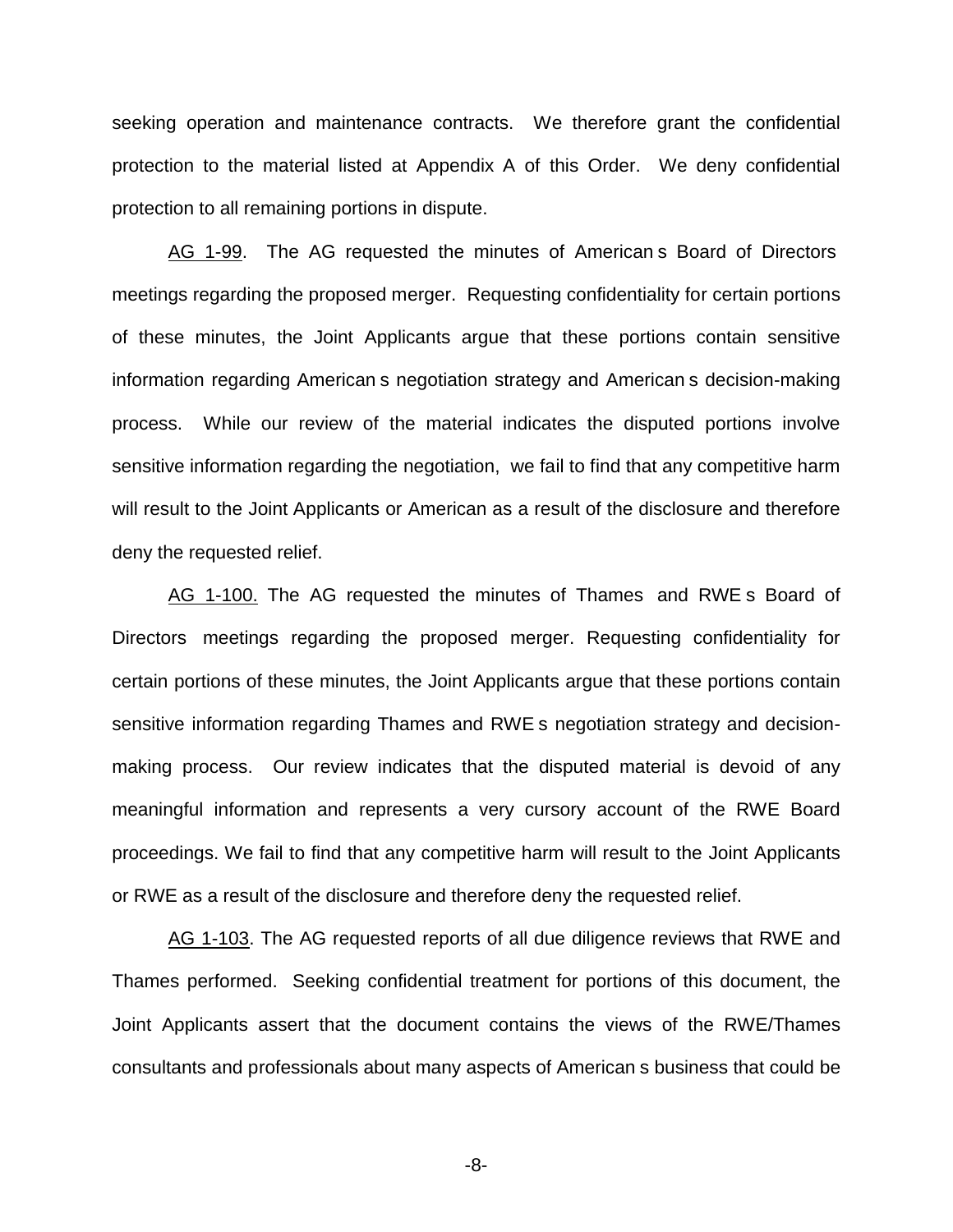used to place RWE and Thames at a competitive disadvantage. Moreover, they argue, if the merger does not occur for some reason, the public disclosure of the information could be harmful to American and its subsidiaries.

Our review indicates that the disputed materials contain significant information about American s internal operations and about RWE s and Thames valuations methodology that, if disclosed to the public, would place RWE and Thames at a significant disadvantage when dealing with their competitors for the acquisition of water systems and procurement of contracts for the operation and maintenance of water distribution. We therefore grant confidential protection to the material listed at Appendix A of this Order. We deny confidential protection to all remaining portions in dispute.

#### Conditions for Access

Our Order today does not afford immediate public access to the material denied confidential protection. Administrative Regulation 807 KAR 5:001, Section 7(4), requires that this material not be placed in the public record for 20 days to allow Joint Applicants to seek any remedy afforded by law. Accordingly, any party wishing immediate access to this material must agree to protect the confidentiality of this material during that 20-day period. Should the Joint Applicants seek review of our decision, the parties should also comply with any order from a court of competent jurisdiction.

As to material that has been granted confidential protection, any party wishing access to the material must protect the confidentiality of the material and must comply with the conditions set forth in Appendix B to this Order. Upon a party s acceptance of these conditions, the Joint Applicants should immediately provide a copy of the

-9-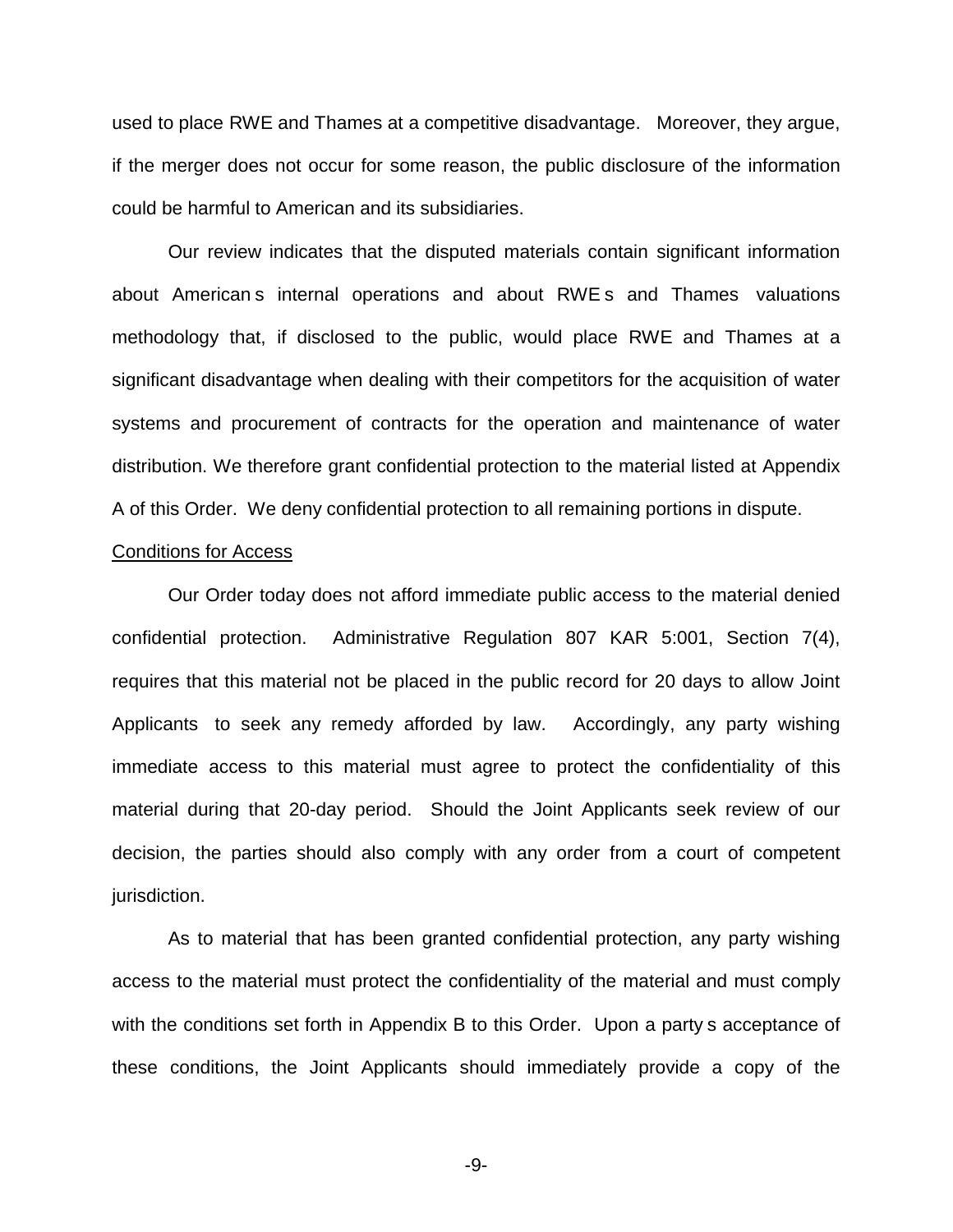confidential materials. Acceptance of these conditions does not constitute a waiver of any right to seek judicial review of this Order.

LFUCG has requested clarification on the right of its mayor and council members to have access to this information. The Commission is aware of no basis why LFUCG s counsel may not share this information with any of these elected officials provided such official agrees to the conditions set forth in Appendix B. We remind all the parties that failure to comply with the conditions after obtaining access to the confidential materials shall be considered as a willful failure to comply with this Order and may result in civil or criminal sanctions.

#### **SUMMARY**

IT IS THEREFORE ORDERED that:

1. The Motions of the AG and LFUCG for a Formal Ruling are granted.

2. Joint Applicants Petition for Confidentiality and Motion for Confidential Treatment, except for those document excerpts listed in Appendix A of this Order, are denied.

3. Confidential treatment is accorded to all document excerpts identified in Appendix A of this Order.

4. To the extent that the Executive Director s decision on the Joint Applicants Petition for Confidentiality conflicts with this Order, it is overruled.

5. For all material that is accorded confidential treatment under this Order, the Joint Applicants shall make available upon request an unredacted copy of this material to any party in this proceeding provided the requesting party agrees to comply

-10-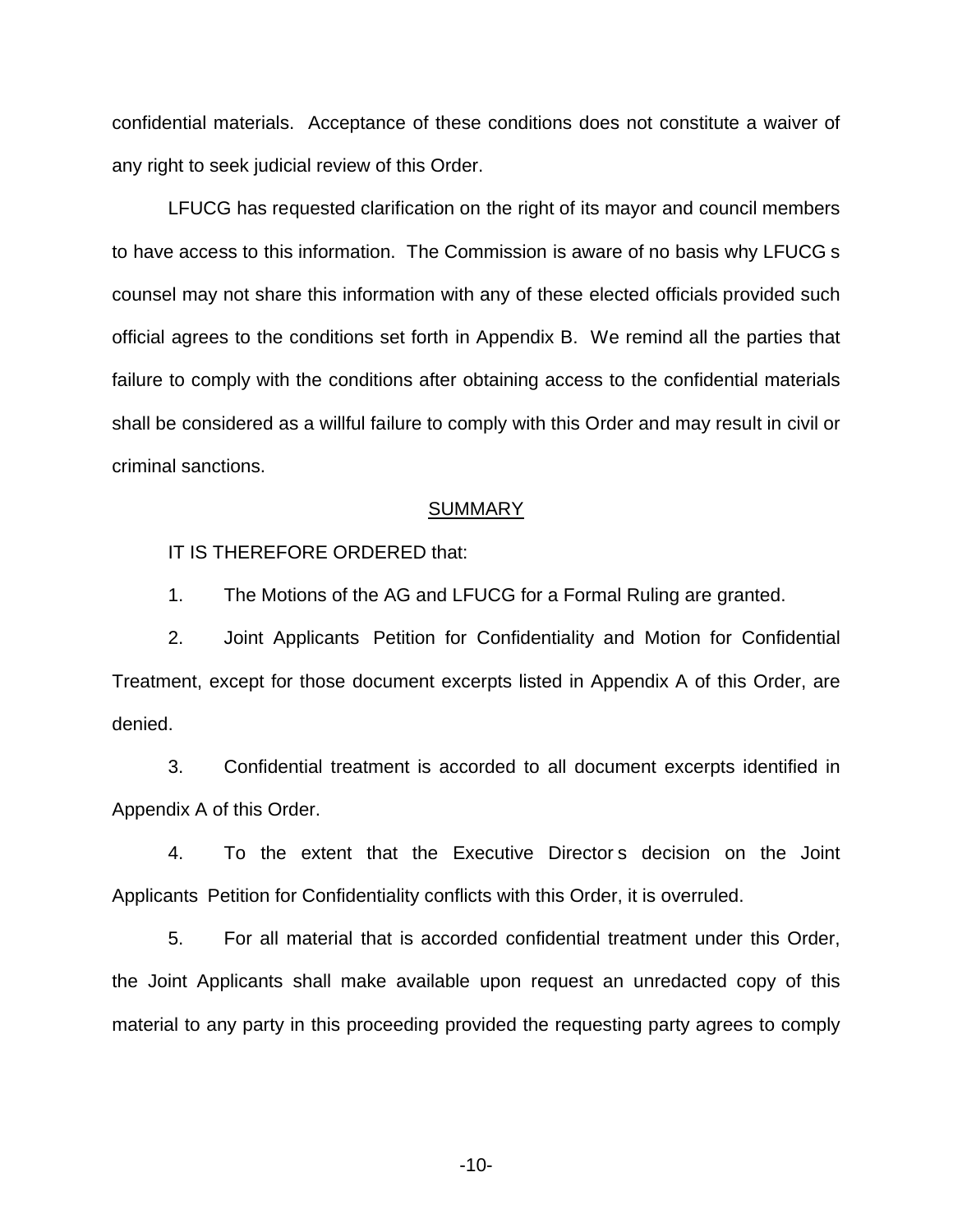with the conditions set forth in Appendix B for the use of such material. Any person who is accorded access to the material in question by virtue of the provisions of this Order shall comply with the conditions set forth in Appendix B.

6. For all material which the Joint Applicants sought confidential treatment and was not accorded confidential treatment, the Joint Applicants shall make available an unredacted copy of this material to any party in this proceeding provided the requesting party agrees to comply with the conditions set forth in Appendix B of this Order until May 3, 2002.

7. Any person who is accorded access to the material in question by virtue of the provisions of this Order shall comply with the terms of this Order.

8. No party accepting the conditions set forth in Appendix B to this Order as a condition to receiving the requested material shall be deemed to have waived its right to judicial review of this Order or to contest the findings set forth in this Order.

9. The procedural schedule set forth in our Order of April 3, 2002 is modified and superseded by the schedule set forth in Appendix C to this Order.

Done at Frankfort, Kentucky, this 12<sup>th</sup> day of April, 2002.

By the Commission

ATTEST:

Deputy Executive Director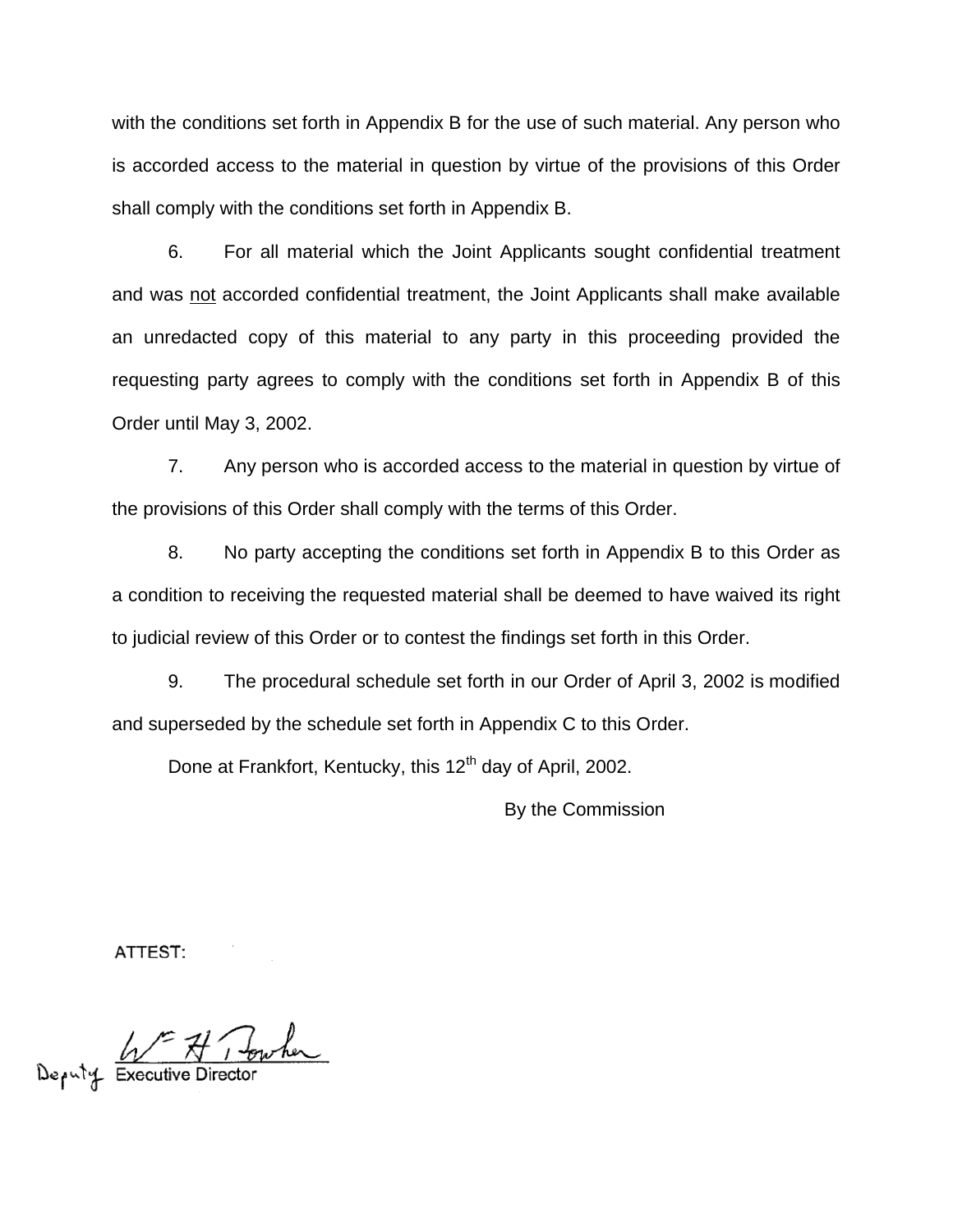### APPENDIX A

## AN APPENDIX TO AN ORDER OF THE KENTUCKY PUBLIC SERVICE COMMISSION IN CASE NO. 2002-00018 DATED APRIL 12, 2002

### DOCUMENT EXCERPTS AFFORDED CONFIDENTIAL TREATMENT

● Joint Applicants Response to AG s Initial Requests for Information, Item 69, page 18.

∑ Joint Applicants Response to AG s Initial Requests for Information, Item 87, pages 3, 16-19, 21, 28-32, 36-38, 41, 44, 46, 48, 96, 99-101, and 115-117.

■ Joint Applicants Response to AG s Initial Requests for Information, Items 88 and 106, pages 14, 26-28, 46-50, 54, 62, 71-73, 77-81, 85-8, 91-92, 101, 103, 106-108, 110 137, 139-143, 151-154, 157, 174-177, 212, 214, 216-217, 219-224, 229-28, 300- 309, 313-321, and 323-327.

∑ Joint Applicants Response to AG s Initial Requests for Information, Item 103, pages 2, 4-5, 7-9, 11-38, 40-46, 54-57, 60, 62-63, 75-79, 110, 115-118, 120-124, 126, 136, 145-147, 149-155, 158-161, 165-166, 168, 170, 177-186, 189-198, 201-204, 206- 207, 209-213, 220-233, and 235-271.

■ Joint Applicants Response to AG s Initial Requests for Information, Item 87 (Supplemental Filing), Uniting for World-Wide Excellence presentation, page 24.

■ Joint Applicants Response to AG s Initial Requests for Information, Item 87 (Supplemental Filing), American Water Works Company, Inc. Management Presentation, August 2001, pages 36-38, 51, 58, 60, 63, 67, 69-71, 74, 76, 93-94, 97- 101, 106, 108, 110, 114, 118-119, 121, and 124-129.

∑ Joint Applicants Response to AG s Initial Requests for Information, Item 103 (Supplemental Filing), pages 1-21, 23, 27-29, 31-33, and 36-39.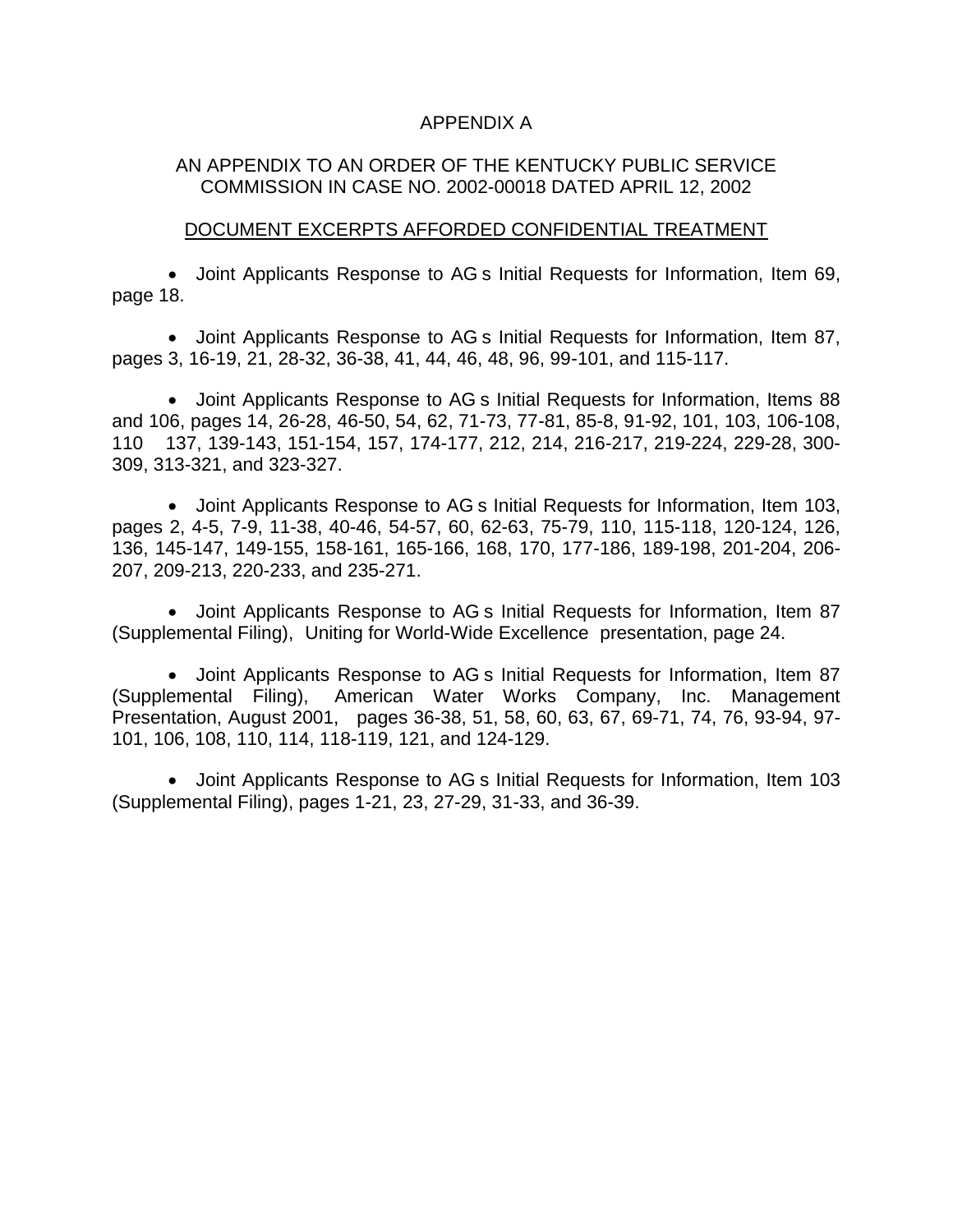## APPENDIX B

## AN APPENDIX TO AN ORDER OF THE KENTUCKY PUBLIC SERVICE COMMISSION IN CASE NO. 2002-00018 DATED APRIL 12, 2002

## CONDITIONS UNDER WHICH A REQUESTING PARTY SHALL BE ENTITLED TO RECEIVE MATERIAL AFFORDED TEMPORARY OR PERMANENT CONFIDENTIAL TREATMENT

The Requesting Party shall not use the material for purposes other than to prepare for or try this case.

The Requesting Party shall not use the material for any other purpose in this jurisdiction or in any other jurisdiction.

The Requesting Party shall not disclose or permit the disclosure of this material to any persons, including officers, employees and consultants, except as expressly permitted herein.

∑ The Requesting Party shall take all steps reasonably necessary to see that no person receiving access to this material shall use, disclose, copy or record this material for any purpose other than the preparation or conduct of this case.

The Requesting Party shall maintain a register in which counsel shall currently record the name and position of persons who have had access to this material.

∑ The Requesting Party shall not disclose this material except to counsel regularly employed by Intervenors, secretaries, paralegals, and other staff of such attorneys or counsel, and bona fide outside experts or consultants and their employees. Where the Requesting Party is a governmental entity whose officers are elected officials and govern the Requesting Party s actions in this case, the material may be disclosed to those officials.

The Requesting Party shall not disclose this material to any outside experts or consultants who at any time during their employment or retention by the Intervenors are also employed or retained by a competitor of the Joint Applicants.

The Requesting Party shall inform in writing each person to whom the material is disclosed of these conditions and shall obtain a written acknowledgement from such person that he or she has been informed of these conditions and agrees to be bound by them. It shall further advise each person that failure to comply with these provisions may result in the imposition of civil or criminal sanctions under KRS 278.990.

The Requesting Party shall provide counsel for the Joint Applicants with a copy of each written acknowledgement.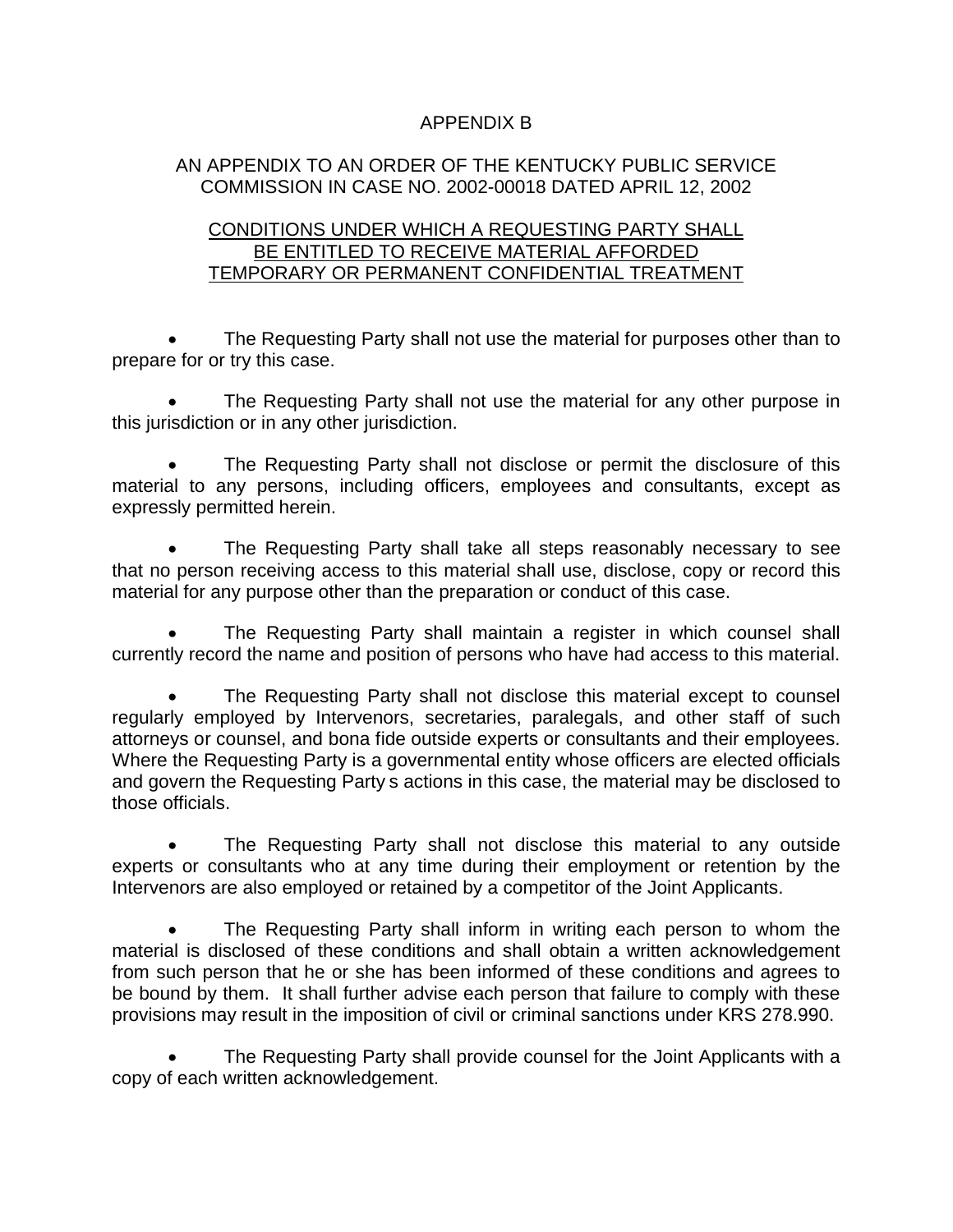• The Requesting Party shall not disclose the material in whole or in part during any aspect of this proceeding except under seal and shall not refer to such material in open proceedings except in a manner which maintains the confidentiality of the material.